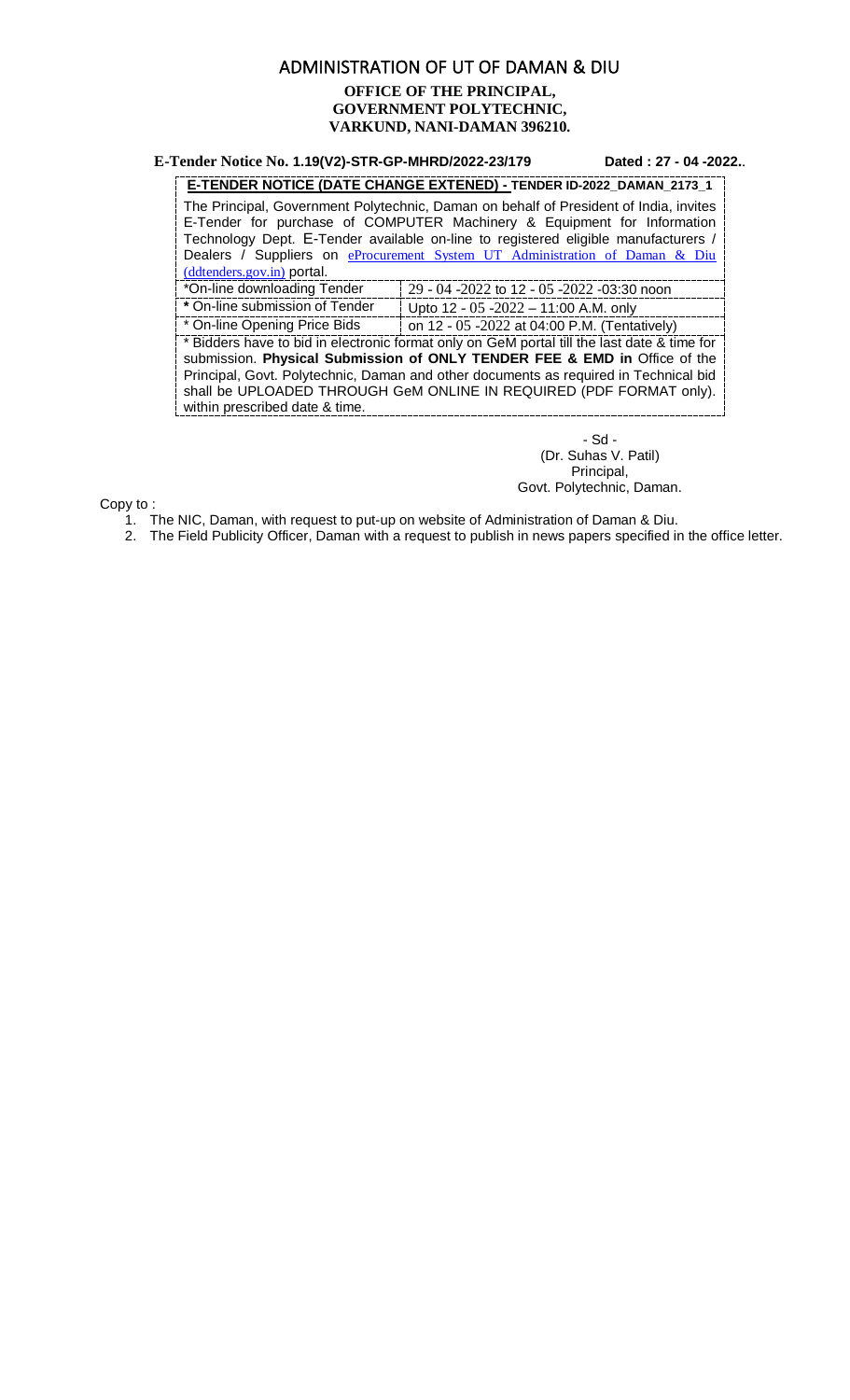यू.टी. प्रशासन दादरा और नगर हवेली और दमन और दीव

प्रधानाचार्य का कार्यालय, सरकारी पॉलिटेक्निक, वरकुंड, नानी-दमन 396210

# ई-निविदा (ऑन-लाइन) आमंत्रण

**E-Tender Notice No. 1.19(V2)-STR-GP-MHRD/2022-23/179(A) Dated : 27 - 04 -2022.**.

ई-लनलवदा सूचना (लिलि पररवियन बढाया गया) - **TENDER ID-2022\_DAMAN\_2173\_1**

भारत के राष्ट्रपति की ओर से प्राचार्य, रा **सरकारी** पॉलिटेक्निक, दमन पात्र आपूर्तिकर्ताओं से जीईएम पर ऑन-लाइन के माध्यम से सूचना प्रौद्योगिकी विभाग के लिए कंप्यूटर मशीनरी और उपकरण की खरीद करने के लिए बोलियां आमंत्रित करता है। [www.nic.daman.in](http://www.nic.daman.in/) / [ddtenders.gov.in](https://ddtenders.gov.in/nicgep/app) पर निविदा सूचना।

| *निविदा दस्तावेजों की ऑनलाइन डाउनलोडिंग  | 29-04-2022 to 12-05-2022 upto 3:30 PM. तक। |
|------------------------------------------|--------------------------------------------|
| *निविदाओं को ऑनलाइन जमा करना             | केवल GePNIC के माध्यम से।                  |
| * तकनीकी / मूल्य बोलियों को ऑनलाइन खोलना | 12-05-2022 को 04:00 (PM) अस्थायी रूप से।   |

 $^{\ast}$  बोलीदाताओं को जमा करने की अंतिम तिथि और समय तक केवल जीईएम पोर्टल पर इलेक्ट्रॉनिक प्रारूप में बोली लगानी होगी। प्राचार्य, सरकार के कार्यालय में केवल निविदा शुल्क और ईएमडी का भौतिक रूप से जमा करना। तकनीकी बोली में आवश्यक पॉलिटेक्निक, दमन और अन्य दस्तावेजों को आवश्यक रूप से जेम के माध्यम से ऑनलाइन अपलोड किया जाएगा (केवल पीडीएफ प्रारूप)। निर्धारित तिथि और समय के भीतर।

> - Sd - (डॉ. सुहास वी. पाटिल) प्रधान अध्यापक, सरकारी पॉललटेक्निक, दमन.

कॉपी:

- 1. एनआईसी, दमन, दमन और दीव प्रशासन की वेबसाइट पर डालने के अनुरोध के साथ.
- 2. क्षेत्रीय प्रचार अधिकारी, दमन कार्यालय पत्र में निर्दिष्ट समाचार पत्रों में प्रकाशित करने के अनुरोध के साथ.